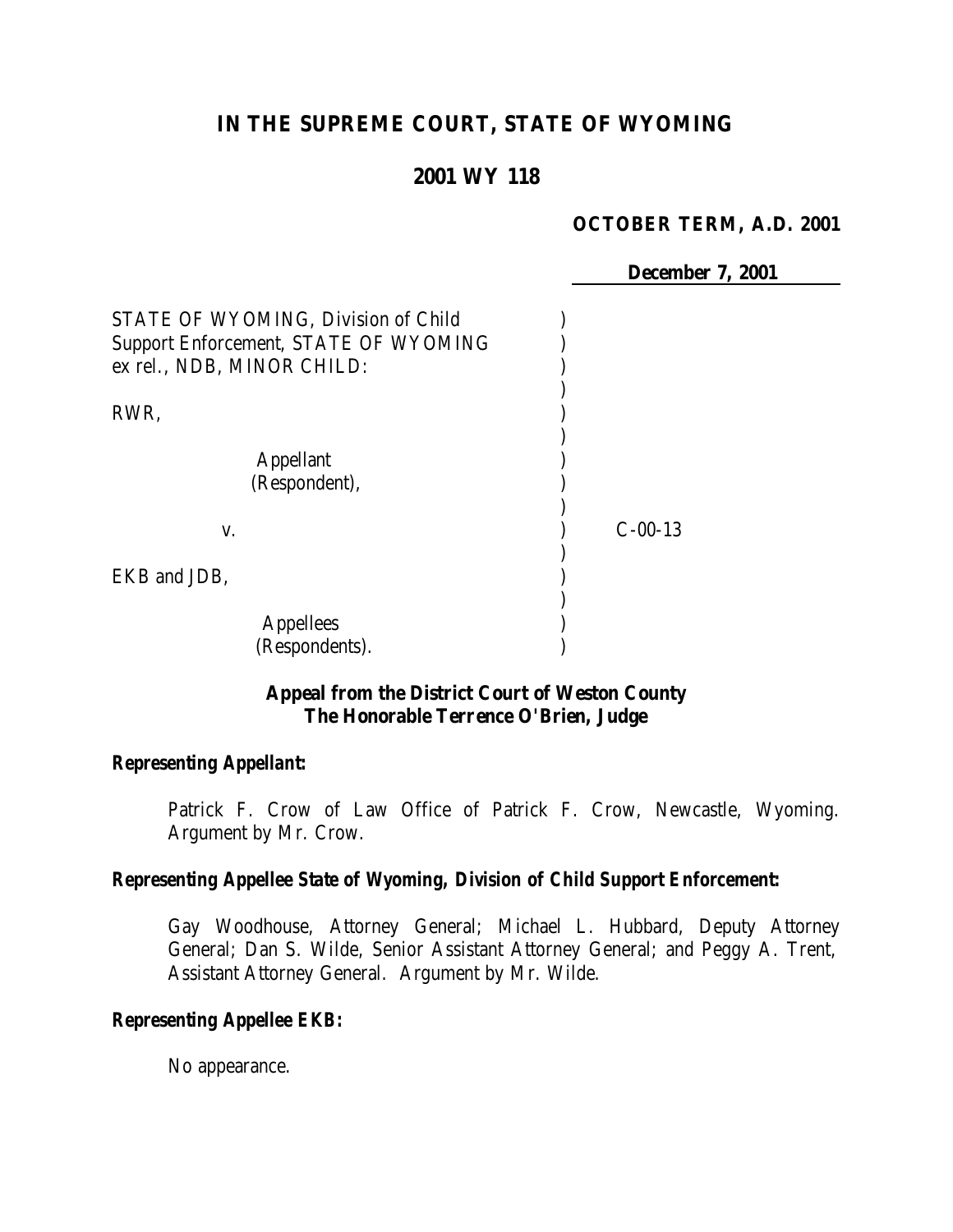#### *Representing Appellee JDB:*

Daniel B. Bailey of Lubnau, Bailey & Dumbrill, PC, Gillette, Wyoming. Argument by Mr. Bailey.

### *Guardian Ad Litem:*

Kathryn J. Edelman, Gillette, Wyoming.

### **Before LEHMAN, C.J., and GOLDEN, HILL, KITE, and VOIGT, JJ.**

**HILL, J.,** delivered the opinion of the Court; **GOLDEN, J.,** filed a specially concurring opinion, in which **LEHMAN, C.J.,** joined.

*NOTICE: This opinion is subject to formal revision before publication in Pacific Reporter Third. Readers are requested to notify the Clerk of the Supreme Court, Supreme Court Building, Cheyenne, Wyoming 82002, of any typographical or other formal errors so that correction may be made before final publication in the permanent volume.*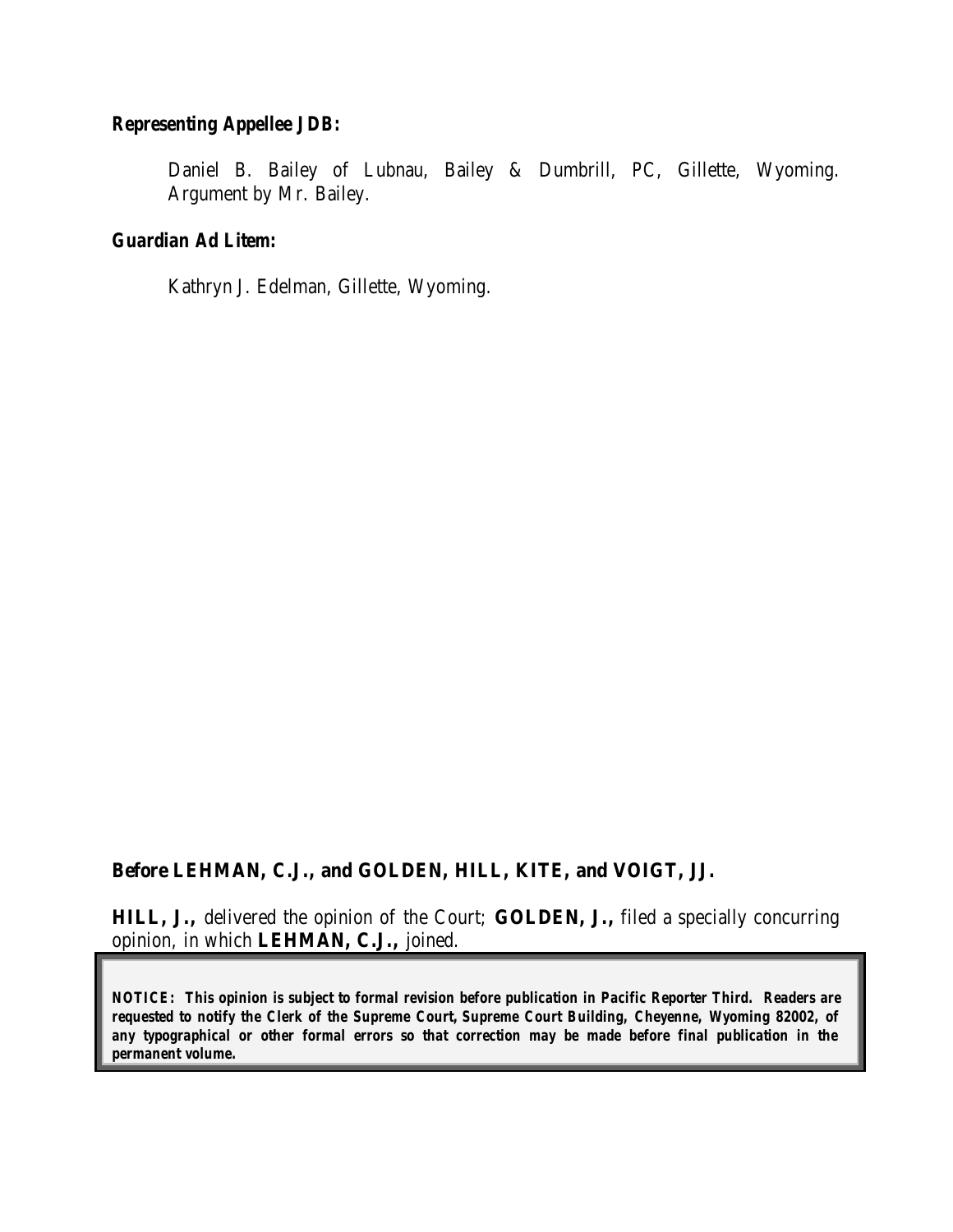### **HILL, Justice.**

 $[$ [1] The district court determined that RWR (hereafter "Father") was the biologic<sup>1</sup> father of NDB (hereafter "Child"). Father challenges that decision on a variety of grounds. The other parties to this appeal are the State of Wyoming, Division of Child Support Enforcement (State), Child's Mother, EKB (hereafter "Mother"), and JDB, who was married to Child's Mother at the time of Child's birth.

[¶2] We will affirm.

## **ISSUES**

[¶3] Father raises these issues:

1) Did the District Court err when it ruled it was not required by the Wyoming Parentage Act to recognize the parentage determinations contained in a decree of divorce?

2) Did the District Court err in a paternity proceeding in which there were two men each of whom was a presumed father as defined in Wyoming Statutes Section 14-2-102(a) (LEXIS 1999), when it ordered the parties to submit to genetic testing?

3) Did the District Court err when it used genetic testing to determine the paternity of NDB [Child] rather than resolving conflicting presumptions of paternity as defined in Wyoming Statutes Section 14-2-102(a) (LEXIS 1999), by deciding which presumption is supported by weightier considerations of policy and logic?

4) Did the District Court violate the right of Appellant [Father] to be protected from unreasonable search and seizure when it ordered the taking of tissue samples for genetic testing and the introduction of reports of genetic tests made with those samples?

The State posits this issue for our determination:

<sup>&</sup>lt;sup>1</sup> The phrase, "biologic father," is used as a synonym for the somewhat less accurate phrase, "natural" father," which is used in Wyo. Stat. Ann. § 14-2-102 (Michie 1997) *infra.*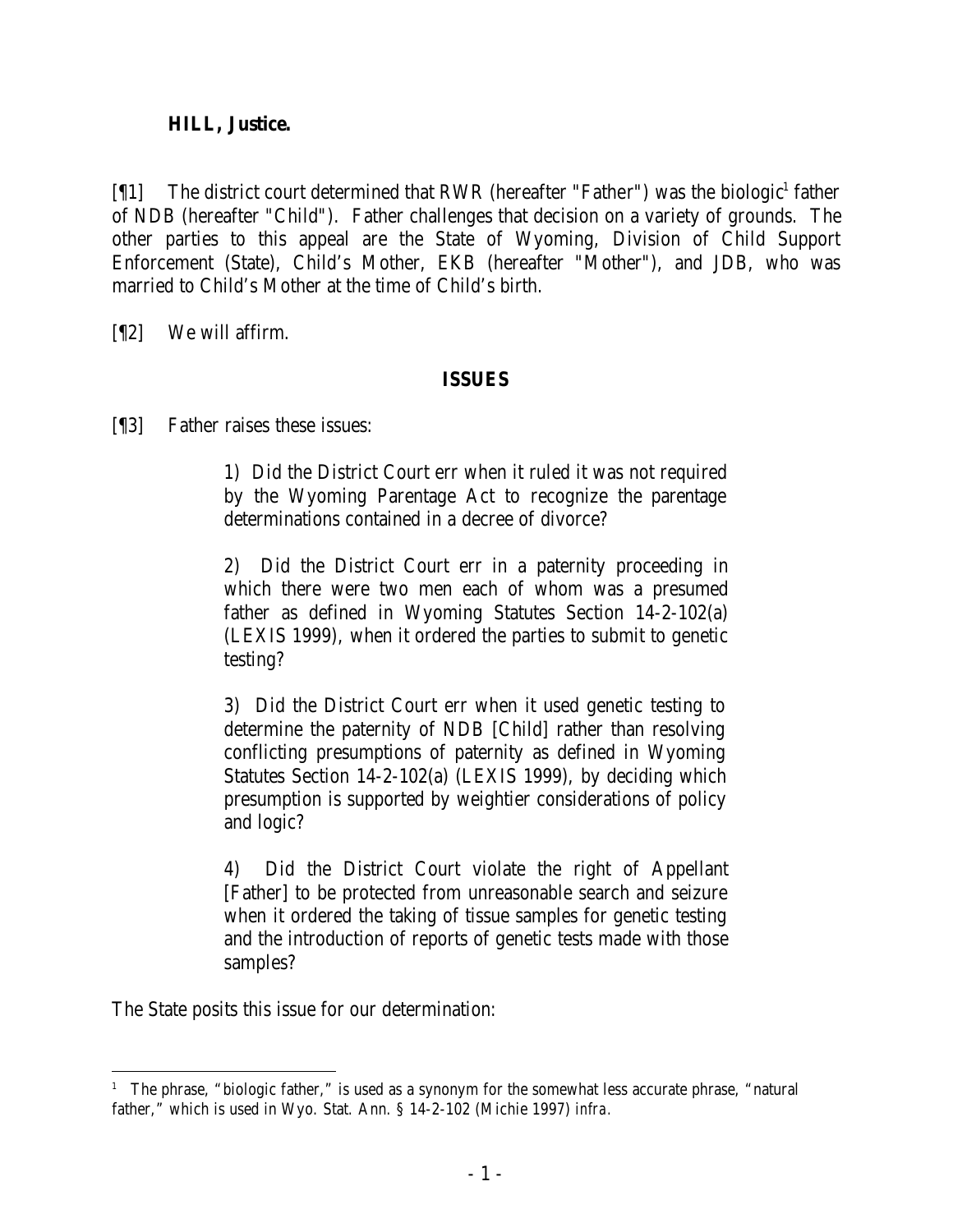I. Did the Wyoming district court violate Appellant's [Father's] constitutional rights by ordering him to submit to genetic tests in its determination of NDB's [Child's] paternity?

JDB poses these issues:

A. Is the minor child precluded by doctrines of *res judicata*, collateral estoppel or judicial estoppel from seeking a judicial determination of his biological father from among two statutorily presumed fathers?

B. Where conflicting statutory presumptions exist, is the rebuttal of a single presumption dispositive?

C. Does it matter who the biological father of the child is, or that a fraud was perpetrated on the Court to hide the Mother's pregnancy?

D. Did the district court violate Appellant's [Father's] constitutional rights by ordering him to submit to genetic tests in its determination of NDB's [Child's] paternity?

# **FACTS**

[¶4] Child was born on September 21, 1992, and from the date of his birth until July of 1998, all parties believed JDB was the biologic father of Child. Mother was married to Father<sup>2</sup> at the time Child was conceived, but she believed Father to be incapable of producing a child because he had been diagnosed by a physician as having a low sperm count and low sperm motility. For more than a year and a half Mother and Father attempted to become pregnant, but those efforts had **apparently** failed. During the final months of her marriage to Father, Mother engaged in an affair with JDB, and when she discovered she was pregnant in January of 1992, she assumed Child's biologic father to be JDB.<sup>3</sup> By decree entered on April 30, 1992, Mother was divorced from Father. The parties reached a settlement that was appended to the divorce decree. It contained this provision: "No children have been born to the parties during their marriage and no children are expected to be born as issue of this marriage." Similar language is found in the divorce decree.

 <sup>2</sup> Father was married to Mother from May of 1987 through April of 1992.

<sup>3</sup> JDB shared that assumption, as did Father. Mother reached her assumption even though she used contraception during intercourse with JDB but not during intercourse with her husband. Mother was engaging in intercourse with both men during the time frame in which she conceived.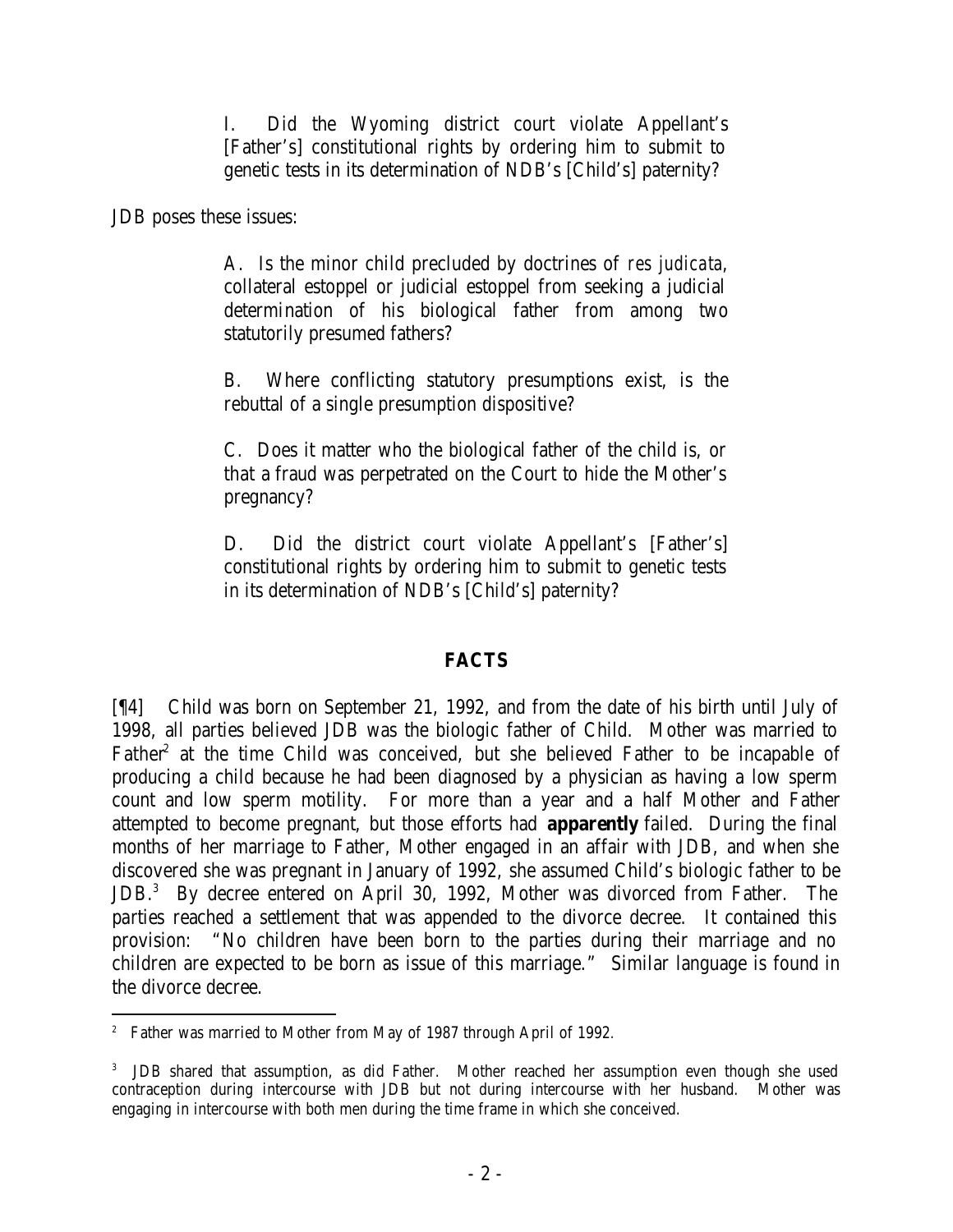[¶5] Mother was married to JDB on August 14, 1992. JDB and Mother lived together as man and wife for about two and one-half years but were divorced by decree entered on September 1, 1995. That decree contained this provision: "That one (1) child has been born as issue of this marriage of the parties, namely, [Child] born September 21, 1992."

[¶6] After JDB and Mother were divorced, JDB continued to have some visitation with Child. While Child was with JDB during the summer of 1998, JDB obtained a mail order DNA testing kit and sent in buccal swabs (saliva/tissue samples) from himself and Child for analysis. That test result eliminated JDB as the biologic father of Child.

[¶7] The instant litigation was initiated on December 9, 1998, when the State filed a petition to establish paternity on behalf of Child. Father questions the sincerity of the State's motivation in initiating this action. However, the record demonstrates that the State did so at Mother's request. On July 29, 1998, JDB had called Mother and told her that he was not the biologic father of Child and wanted to know who was. Mother decided to initiate this litigation because she wanted to know "the truth" and because JDB was insistent that it be done. After some preliminary proceedings, the district court ordered that genetic testing be done.<sup>4</sup> The district court entered that order reluctantly and stated in the order that he "could not veto the good faith decision of the guardian *ad litem*" to proceed with genetic testing. The genetic tests established that JDB could not be the biologic father of Child and that RWR was, indeed, his Father.

[¶8] The most perplexing hurdle in this very difficult case arises because Father did not want genetic testing done and, even after the test results were made available, he resisted efforts to establish the true paternity of Child. Father was unequivocal in stating that he did not desire to have a father-child relationship with Child. JDB, who had some semblance of a father-child relationship with Child, did not wish to continue that relationship unless Child initiated it. JDB contended that his relationship with Child was minimal because he had been absent from the home due to his work during much of the two and one-half years he was married to Mother. After his divorce from Mother, JDB had only limited visitation because Mother tended to interfere with his court-ordered visitation. To the extent there was visitation, it was JDB's sense that Child did not want to be with him and did not like him (thus, he did not want to force Child to continue an unsatisfactory father-child relationship).

<sup>4</sup> Throughout the proceedings the district court expressed its misgivings about and even hostility toward what the parties were doing, including the guardian ad litem (GAL), who was appointed by the district court. Although JDB did an informal genetic test, that test only eliminated him as the biologic father. Mother insisted on genetic testing, JDB insisted on genetic testing, and the GAL favored genetic testing on behalf of Child. Only Father objected to the genetic tests. The parties rejected a settlement proposal that was offered by the district court to the effect that JDB would continue to pay child support and that Father would also pay child support into a trust for Child (the trust was not to be under the control of Mother).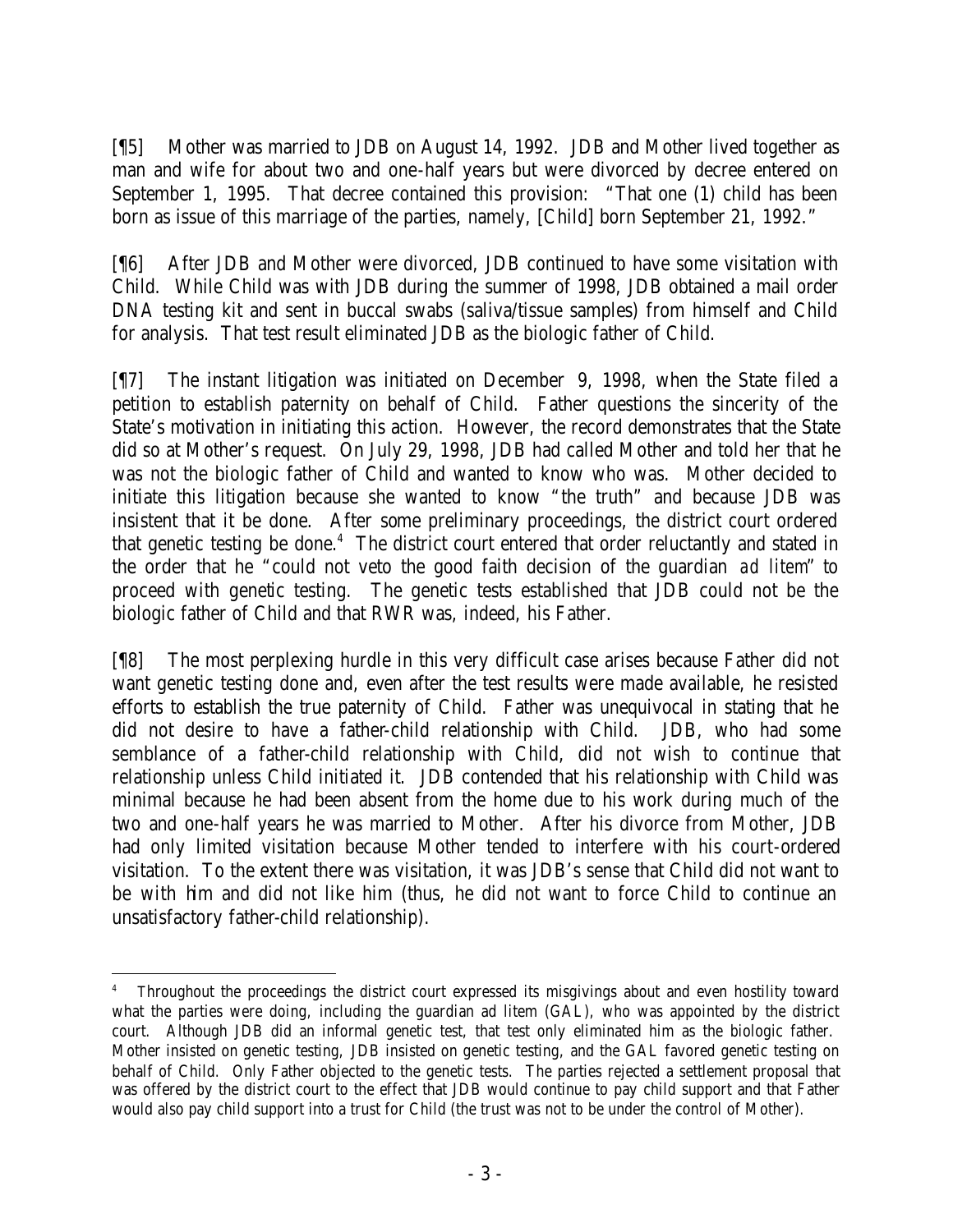### **INTRODUCTION**

[¶9] Before we embark on a discussion designed to resolve the issues actually raised in this appeal, it is prudent that we clear some debris from the path we intend to follow in reaching our decision. Cases determining the paternity of children often present unique and perplexing fact situations, and this one is no exception. The issues to be decided are those set out in the "ISSUES" section above. In the course of presenting the germane arguments, many other issues are either explicitly or implicitly introduced into the mix, and given the circumstances of this case, we are constrained to mention those matters which have little or nothing to do with this case. Father summarizes his view of this case thus: "This case involves a decision by the district court which effectively shattered what was left of a family and forced a six-year-old boy to substitute a stranger for the father he had known all of his life." Quite the opposite is true. Mother, Father, and JDB shattered the family relationships that are the subject of this appeal and they then sought the aid of the courts in their attempt to put them back together again. The reality is that it simply will not go back together again, and neither the district court nor the State of Wyoming is responsible for those circumstances.

[¶10] The first misleading notion we must put aside is that of a concern for the legitimacy of Child. If anything, he has a surfeit of male parents insofar as legitimacy is concerned, and at no juncture has there been a threat that the result would be anything other than one that sustained his legitimacy. The very broaching of that issue was a disservice to Child, to the law, and it is an affront to intellectual honesty.

[¶11] In this case, there is no prior proceeding in which Child was a party, so we have no concern with the principles of *res judicata*, collateral estoppel, judicial estoppel, or laches. *See Matter of Paternity of SDM*, 882 P.2d 1217, 1220-25 (Wyo. 1994).

[¶12] Some concern has been expressed about a fraud on the district court in the divorce between Mother and Father. The facts most strongly suggest all parties genuinely believed the facts relating to Mother's pregnancy to be other than what they actually turned out to be upon microscopic scientific examination. In this appeal, we have neither the need nor the proper legal vehicle to resolve any concerns about a fraud upon the court.<sup>5</sup>

[¶13] We will discard any suggestion that the State should be scapegoated for the misdeeds of some of the principals in this litigation. The State filed this suit at the urging of Mother,<sup>6</sup> who acted at the insistence of JDB. The State filed the suit in accordance with

<sup>&</sup>lt;sup>5</sup> The same district judge presided in all pertinent cases – the divorce of Mother and Father, the divorce of Mother and JDB, and the instant proceedings.

<sup>&</sup>lt;sup>6</sup> Mother was concerned with the continuation of child support payments.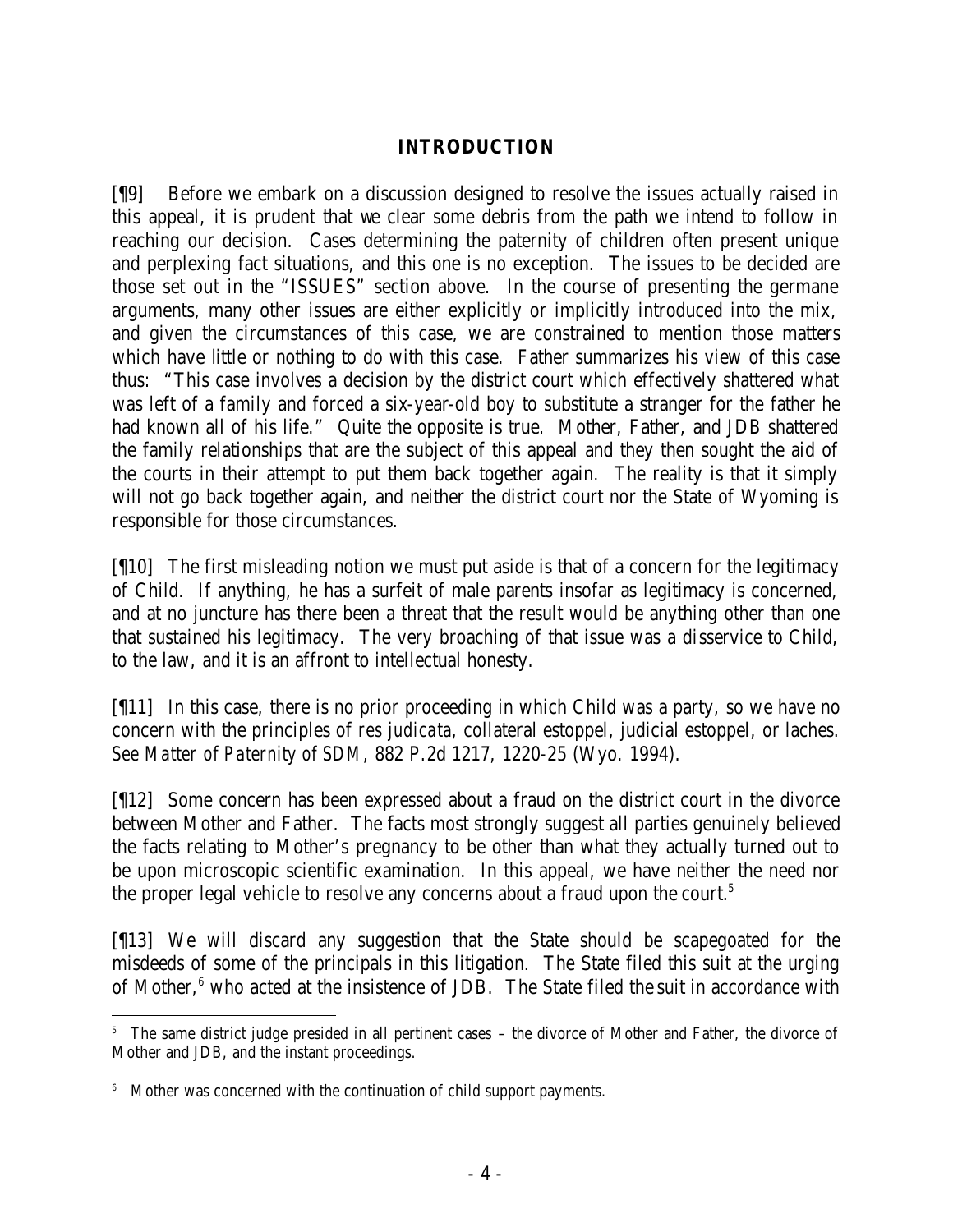law and because it is the entity upon whose shoulders the burden of litigation of this nature usually falls. *See State Department of Family Services, Division of Public Assistance and Social Services v. Peterson*, 960 P.2d 1022 (Wyo. 1998). A guardian ad litem (GAL) was appointed by the district court. Mother, JDB, and the GAL all favored the use of genetic testing to resolve this case. The State took no position on that issue. Father resisted the use of genetic testing. Father's resistance is premised on a hypertechnical reading of the law but with knowledge that preliminary genetic testing eliminated JDB as the biologic father. The suggestion cannot be avoided that Father may have been motivated by a desire to avoid the financial obligation of child support, as well as the responsibilities of fatherhood.

[¶14] Father injects the "best interests of the child" at several junctures. There are some circumstances where the best interests of the child are at issue in a paternity proceeding. *TL ex. rel. TL v. CS*, 975 P.2d 1065, 1069 (Wyo. 1999). However, much like the *TL* case, such an analysis was rendered unnecessary because the statute permitted this action and mandated genetic testing if requested by even one party. *Id.* Here, we do not have a circumstance where a biologic father seeks to disrupt an established father-child relationship. Instead, we have a presumptive father who seeks to dissolve what he contends is not an established and functional father-child relationship in favor of a man who has been determined to be the biologic father. Courts simply are not always capable of resolving the sorts of profound human dilemmas that are brought to their doorsteps, at least not in a way that will avoid all potential hardship to even innocent parties. Here, though Child has two presumptive fathers, he has none who wishes to fully embrace that role and the responsibility that goes with it. We cannot disagree with the position of Mother, JDB, and the GAL (as well as the reluctantly-reached decision of the district court) that "the truth" was the best result that could be salvaged in this case.<sup>7</sup>

## **STANDARD OF REVIEW**

[¶15] It is the Father's contention that the district court failed to properly construe the pertinent statutes in terms of how conflicting presumptions of paternity are to be resolved. Father's argument continues that JDB was a presumptive biologic father because he was married to Mother at the time of Child's birth, that JDB took Child into his home and he held Child out as his own, **and** that there was a divorce decree that established JDB as the biologic father. Continuing, Father contends that the district court should not have looked to the genetic testing provision in Wyo. Stat. Ann. § 14-2-109 (Michie 1997) because § 14-

 7 A child's interests in an accurate paternity determination are broader than the interests of all others and include support, inheritance, and medical support. An accurate determination of paternity results in intangible, psychological, and emotional benefits for the child, including familial bonds and learning of cultural heritage. *Hall v. Lalli*, 194 Ariz. 54, 977 P.2d 776, 781 (Ariz. 1999).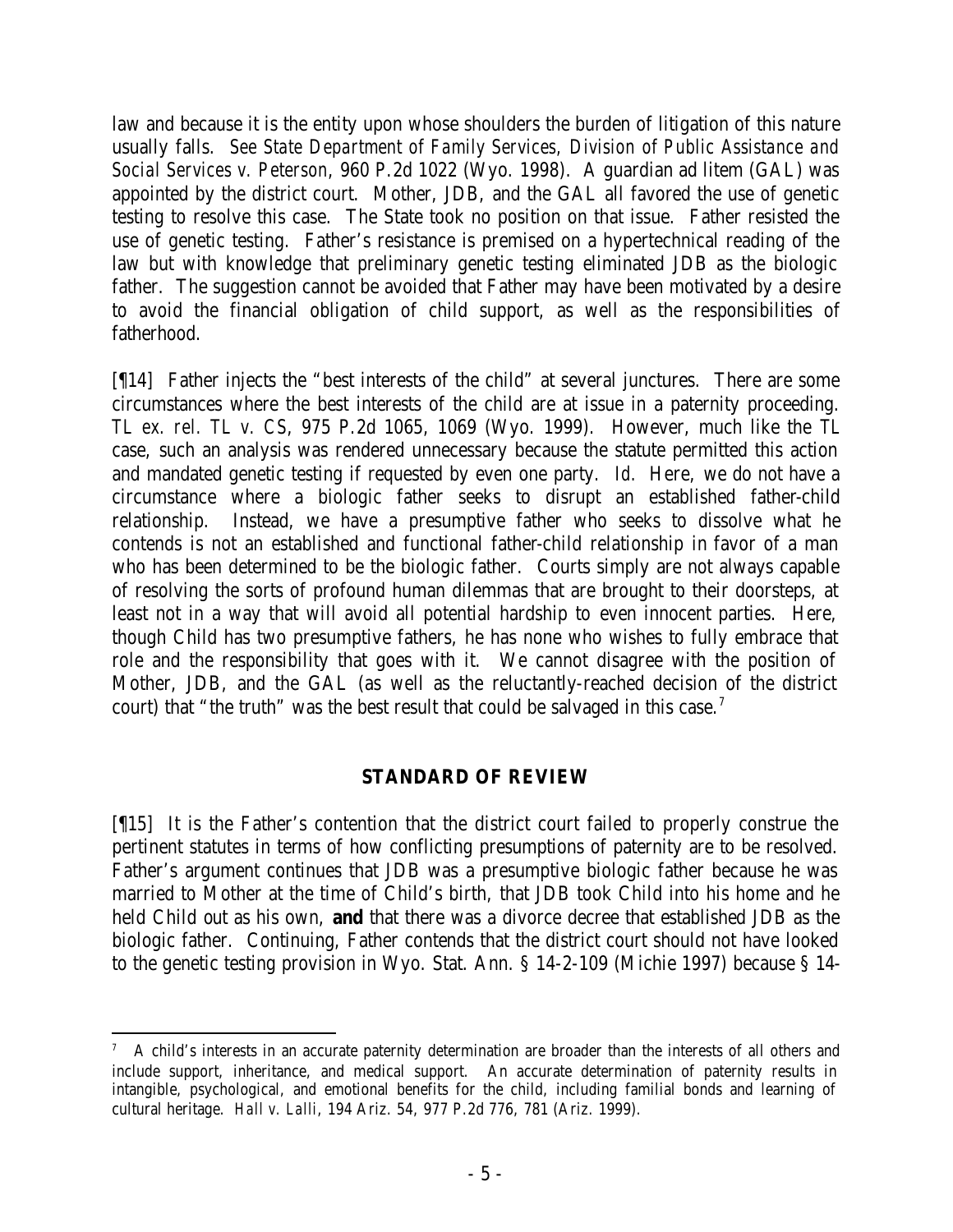2-102 commanded that JDB be designated the biologic father. We do not agree with that analysis of the statutes.

[¶16] The standard of review to be applied to the first three issues raised by Father are those principles that pertain to the construction of statutes. In interpreting statutes, our primary consideration is to determine the legislature's intent. All statutes must be construed in *pari materia* and, in ascertaining the meaning of a given law, all statutes relating to the same subject or having the same general purpose must be considered and construed in harmony. Statutory construction is a question of law, so our standard of review is *de novo*. We begin by making an inquiry respecting the ordinary and obvious meaning of the words employed according to their arrangement and connection. We construe the statute as a whole, giving effect to every word, clause, and sentence, and we construe all parts of the statute in *pari materia*. *Fontaine v. Board of County Commissioners of Park County*, 4 P.3d 890, 894-95 (Wyo. 2000) (and cases cited therein); and *see Wyoming Department of Transportation v. Haglund*, 982 P.2d 699, 701-3 (Wyo. 1999); and *Richards v. Board of County Commissioners of Sweetwater County*, 6 P.3d 1251, 1253 (Wyo. 2000).

[¶17] Wyo. Stat. Ann. § 14-2-102 (Michie 1997)<sup>8</sup> provides:

**. . . .**

**. . . .**

(a) A man is presumed to be the natural father of a child if:

(i) He and the child's natural mother are or have been married to each other and the child is born during the marriage, or within three hundred (300) days after the marriage is terminated by death, annulment or divorce or after a decree of separation is entered by a court;

(iv) While the child is under the age of majority, he receives the child into his home and openly holds out the child as his natural child.

(b) A presumption under subsection (a) of this section may be rebutted in an appropriate action only by clear and convincing evidence. If two (2) or more presumptions under subsection (a) of this section arise which conflict with each other, the presumption which on the facts is founded on the weightier considerations of policy and logic controls. A presumption under subsection (a) of this section is rebutted by

<sup>8</sup> We apply the pertinent portions of the statutes in Title 14, Chapter 2, as they existed at the time this litigation was filed and resolved. Many of the statutes in Title 14, Chapter 2, have been substantively amended since this litigation was completed in the district court.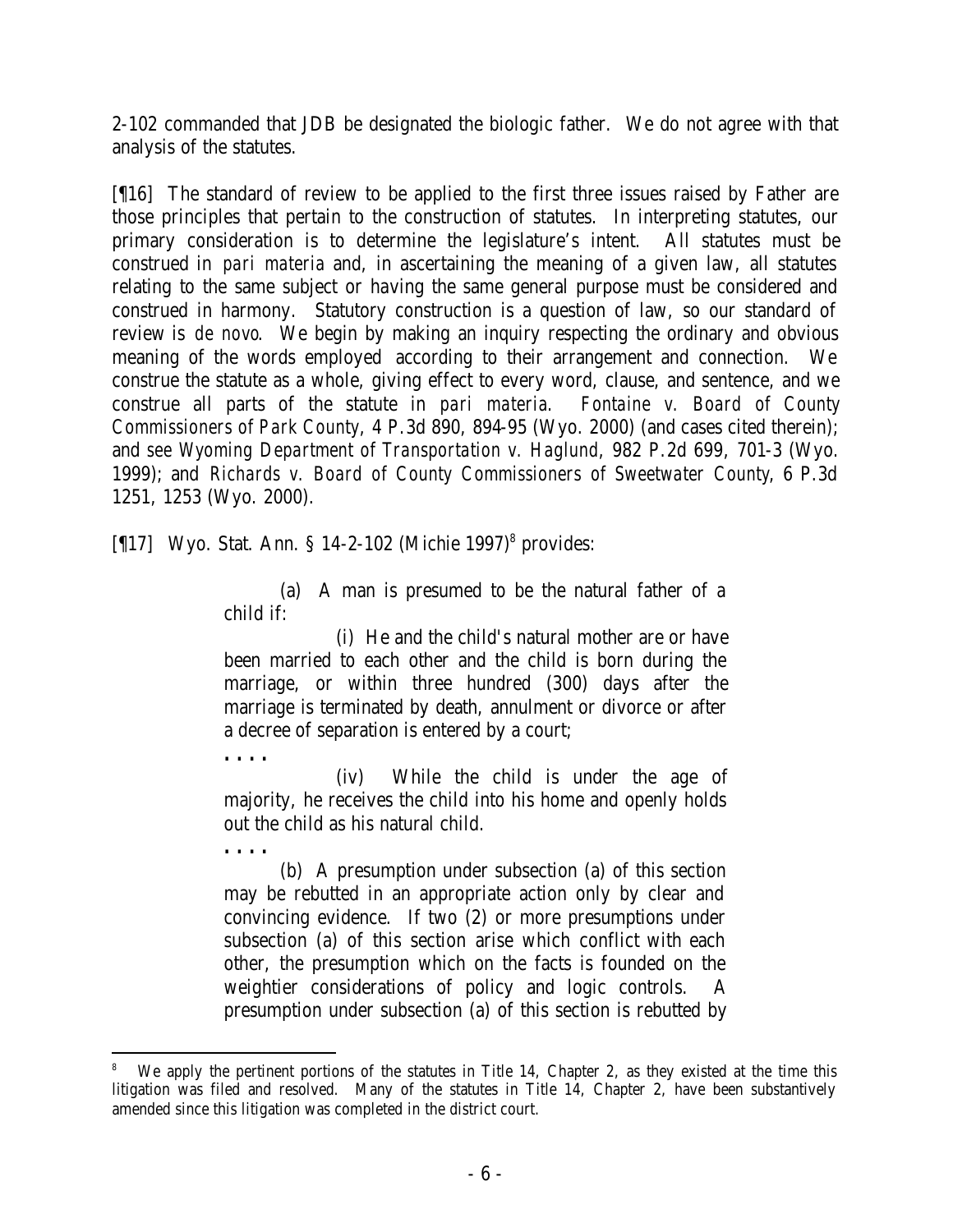a court decree establishing paternity of the child by another man.

[¶18] Under Wyo. Stat. Ann. § 14-2-102(a)(i), JDB was a presumed biologic father because Child was born during his marriage to Mother. Of course, under that same provision, Father was also a presumed biologic father because Child was born within 300 days of his divorce from Mother. Father also looks to  $\S$  14-2-102(a)(iv) as a basis for establishing JDB as the presumptive father. Father then contends that as contemplated by § 14-2-102(b), there were conflicting presumptions and, thus, the district court was required to apply the statutory language, "[a] presumption under subsection (a) of this section is rebutted by a court decree establishing paternity of the child by another man." It is Father's contention that his "presumed" paternity was rebutted by the decree dissolving the marriage between Mother and JDB because one of its provisions stated that Child was a product of that marriage.

[¶19] However, the district court did not follow that path, but instead ordered that genetic tests be performed upon the request of the Child's GAL, as well as other parties. Wyo. Stat. Ann. § 14-2-109 (Michie 1997) (emphasis added) provides:

(a) As used in W.S. 14-2-101 through 14-2-120:

(i) "Genetic markers" mean separate identifiable genes or complexes of genes generally isolated as a result of blood typing, at least seven (7) of which are normally tested in a paternity determination;

(ii) "Genetic tests" means blood or tissue typing tests including, but not limited to, tests of red cell antigens, red cell isoenzymes, human leukocyte antigens, serum proteins or deoxyribonucleic acid.

(b) **The court may, and upon request of a party shall, require the child, mother or alleged father to submit to genetic tests.** The tests shall be performed by an expert qualified as an examiner of genetic markers appointed by the court**.** The tests shall be of a type generally acknowledged as reliable by accreditation bodies designated by the United States secretary of health and human services and performed by a laboratory approved by such an accreditation body.

(c) The court, upon reasonable request of a party, shall order that independent tests be performed by other experts qualified as examiners of genetic markers. The party requesting the test shall be ordered by the court to pay for the test. Any objection to the results of a genetic test shall be made in writing not later than twenty (20) days after the results of the test are received by the person making the objection.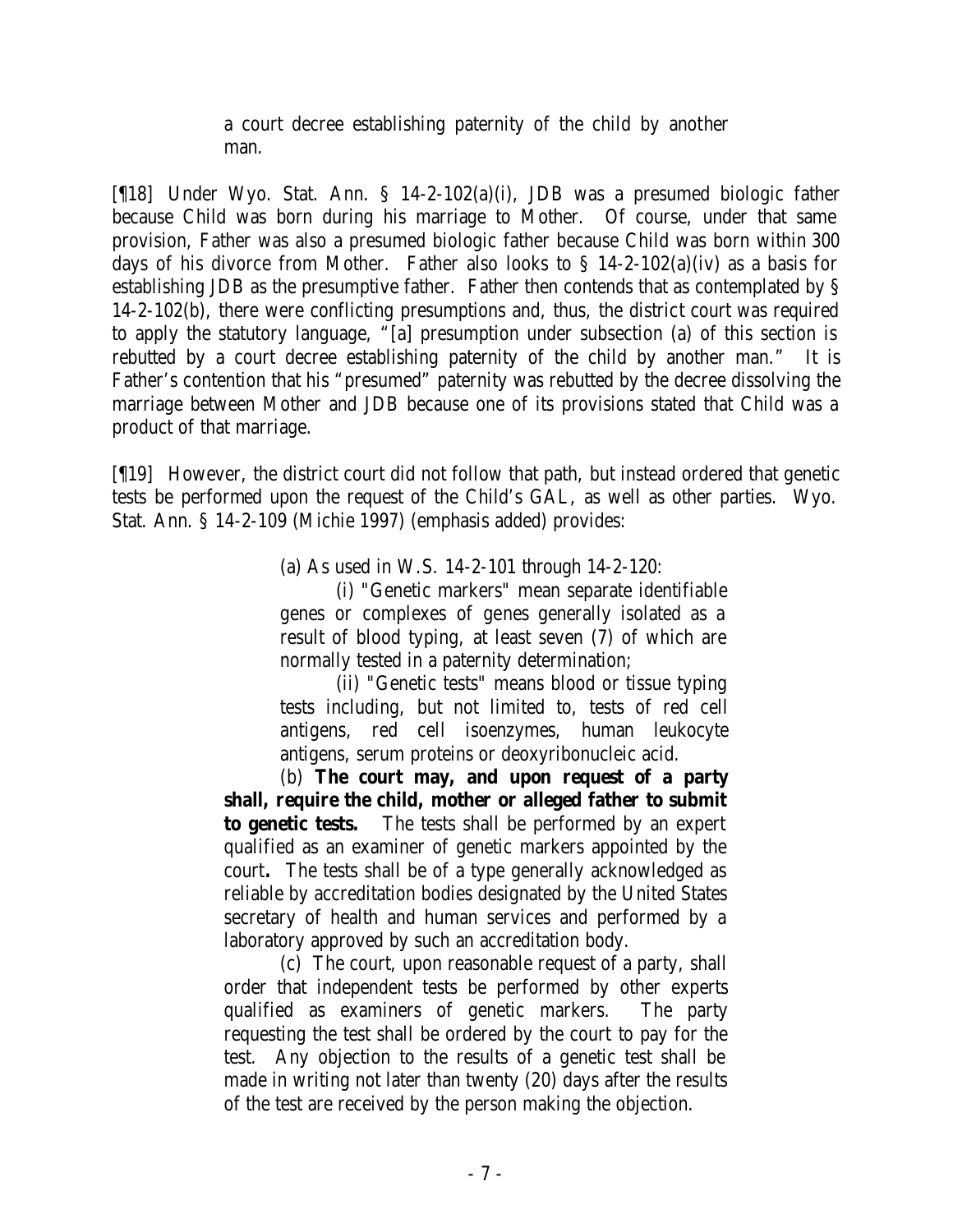[¶20] As noted above, Father resisted all efforts to subject him to genetic tests based on his statutory construction theory set out above, as well as on constitutional grounds which we will discuss later. However, Father did not otherwise challenge the accuracy or reliability of the tests performed. *See* Wyo. Stat. Ann. § 14-2-109(e)(iv) (Michie 1997), and *TL*, 975 P.2d at 1068-69.

[¶21] In addition to those pivotal statutes set out above, this effort at statutory construction must take account of Wyo. Stat. Ann. § 14-2-101 (Michie 1997):

> (a) As used in W.S. 14-2-101 through 14-2-120, "parent and child relationship" means the legal relationship existing between a child and his natural or adoptive parents incident to which the law confers or imposes rights, privileges, duties and obligations. It includes both the mother and child relationship and the father and child relationship and extends equally to every child and parent regardless of the marital status of the parents.

> (b) The parent and child relationship may be established between a child and:

> > (i) The natural mother by proof of her having given birth to the child or as provided by W.S. 14-2- 101 through 14-2-120;

(ii) The natural father as provided by W.S. 14-2- 101 through 14-2-120;

(iii) An adoptive parent by proof of adoption.

[¶22] Not only do the principles of statutory construction tell us that we must read all of these statutes together (in *pari materia*), but the statute set out above says that same thing in virtually those same words. Section 14-2-102 sets out a list of presumptions that apply to the paternity equation, but § 14-2-109(b) allows, and in the instant circumstances where three of the five parties requested genetic testing, commands that genetic testing be carried out. We hold that the district court properly construed and applied the governing statutes under the circumstances of this case.

[¶23] Finally, Father contends that his being subjected to genetic testing was a constitutionally unreasonable search and seizure. Cogent argument or pertinent authority does not support this contention, and we will not consider it.<sup>9</sup> Statezny v. State, 2001 WY

<sup>9</sup> *In re Paternity of D.A.A.P*., 117 Wis. 2d 120, 344 N.W.2d 200, 204-5 (1983); *State on Behalf of Kremin* 

*v. Graham*, 318 N.W.2d 853, 855-56 (Minn. 1982) (holding that genetic testing is not an unconstitutional invasion of the person or of a person's privacy).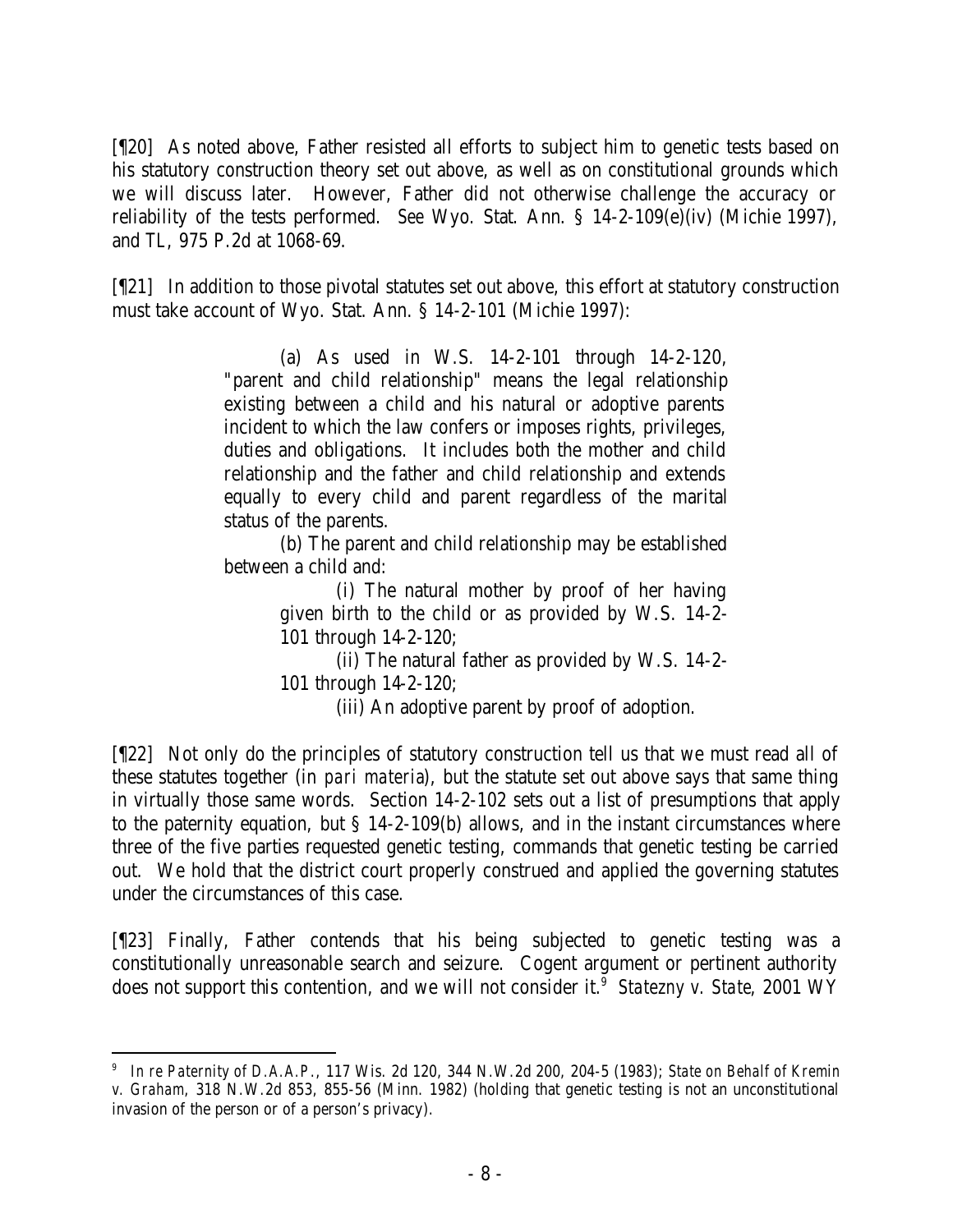22 ¶11, 18 P.3d 641, ¶11 (Wyo. 2001); *Eustice v. State*, 11 P.3d 897, 904 (Wyo. 2000); *McLoughlin v. McLoughlin*, 996 P.2d 5, 8 (Wyo. 2000).

[¶24] The dispositive order of the district court is affirmed in all respects.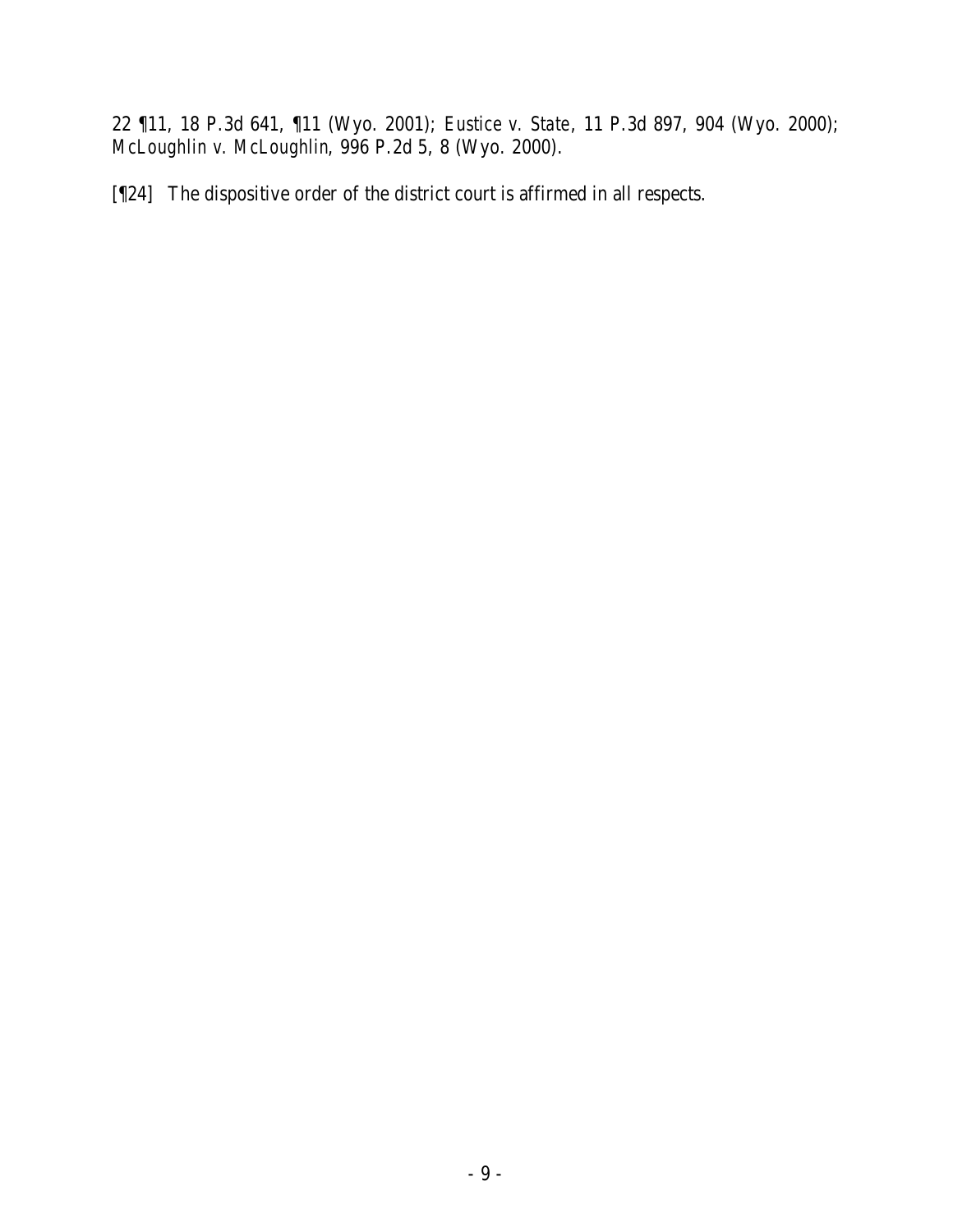**GOLDEN**, J., specially concurring, in which **LEHMAN,** C.J., joins.

[¶25] By this action, a man legally presumed to be the father of Child has been able to legally terminate his parental rights and obligations to Child. While I concur in the result, this case presents disturbing issues. The legal establishment of the non-existence of a parent-child relationship raises special public policy concerns. Questions arise as to who should be able to bring such an action, the timing of the action, and the process to be followed once the action is brought. Unfortunately, I cannot discern a clear policy in the current statutes on these issues.

[[26] Initially, I wonder whether this case ever should have entered the judicial system.<sup>10</sup> The underlying case was originally brought by the Department of Family Services, ex rel Child, and titled "[p]etition for declaration of non-paternity and establishment of paternity and support." Although none of the parties raised the issue before this Court, I have a concern regarding the authority of the Department to bring an action to declare the nonpaternity of a presumed, acknowledged, and adjudicated father (JDB).

[¶27] I have searched the applicable statutes and find the issue unclear and disturbing. Under the circumstances of this case, Title 14 clearly barred JDB, RWR and EKB from bringing an action setting aside the parent-child relationship between JDB and Child.<sup>11</sup> Title 20, chapter 6 contains the statutory grant of authority for the Child Support Enforcement Division of the Department to bring actions to establish paternity. The statutes seem to reflect that the child support enforcement agency only has an interest in making sure there is

(ii) To declare the nonexistence of the father and child relationship presumed under W.S. 14-2-  $102(a)(i)$ , (ii) or (iii), provided:

(A) The action is brought not later than three (3) years after the child reaches the age of majority if the action is brought by or on behalf of the child or by the department of family services;

(B) The action is brought within a reasonable time after obtaining knowledge of relevant facts, but in no event later than five (5) years after the child's birth in all other cases;

(C) After the presumption has been rebutted, paternity of the child by another man may be determined in the same action if he has been made a party. \* \* \* \*

(c)  $* * *$  Any man alleging that he is the natural father of a child having a presumed father under W.S. 14-2-102 may, within six (6) months of the child's birth or on or before December 31, 1994, whichever is later, bring an action under this section to declare his paternity of the child and accordingly rebut the presumption of a father and child relationship between the child and the presumed father. . . .

  $10$  The moral response to this inquiry can only be answered by the parties involved. In this instance, my concern is with the legal response.

<sup>&</sup>lt;sup>11</sup> See Wyo. Stat. Ann. §  $14-2-104(a)$  and (c) (Lexis 1999) (amended 2000) that provide in pertinent part:

<sup>(</sup>a) A child, his natural mother or a man presumed to be his father under W.S. 14-2-102(a)(i), (ii) or (iii) may bring action:

<sup>(</sup>i) At any time for the purpose of declaring the existence of the father and child relationship presumed under W.S.  $14-2-102(a)(i)$ , (ii) or (iii); or